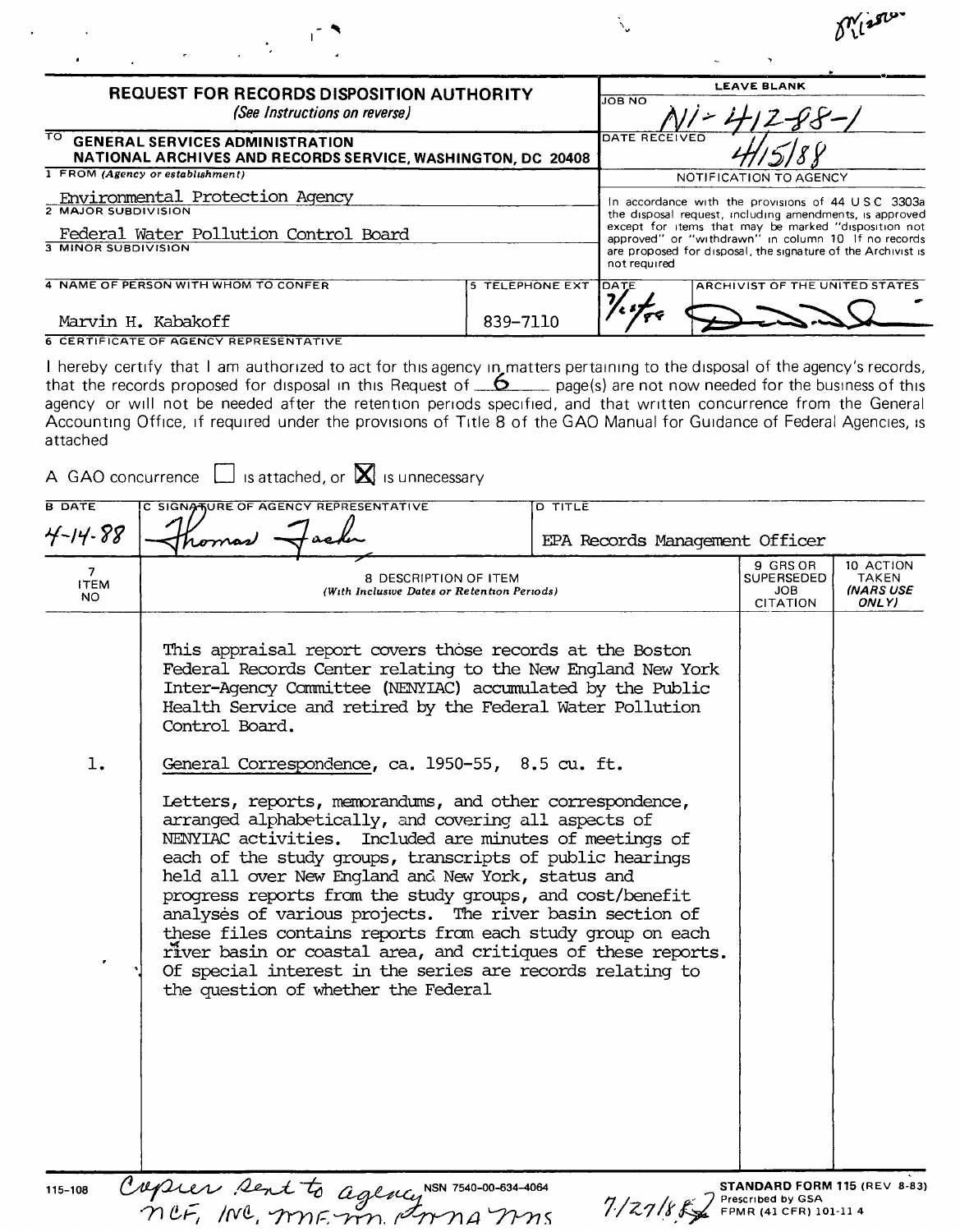|                         | كمذب                                                                                                                                                                                                                                                                                                                                                                                                                                                                                                                                                                                                                                                                                                                                                                                                                                                                                                                                                                                                                                                                                                                                                                                                      |               |                                                   |                                                        |
|-------------------------|-----------------------------------------------------------------------------------------------------------------------------------------------------------------------------------------------------------------------------------------------------------------------------------------------------------------------------------------------------------------------------------------------------------------------------------------------------------------------------------------------------------------------------------------------------------------------------------------------------------------------------------------------------------------------------------------------------------------------------------------------------------------------------------------------------------------------------------------------------------------------------------------------------------------------------------------------------------------------------------------------------------------------------------------------------------------------------------------------------------------------------------------------------------------------------------------------------------|---------------|---------------------------------------------------|--------------------------------------------------------|
|                         | REQUEST FOR RECORDS DISPOSITION AUTHORITY - CONTINUATION                                                                                                                                                                                                                                                                                                                                                                                                                                                                                                                                                                                                                                                                                                                                                                                                                                                                                                                                                                                                                                                                                                                                                  | <b>JOB NO</b> |                                                   | PAGE<br>OF.                                            |
| 7<br><b>ITEM</b><br>NO. | <b>8 DESCRIPTION OF ITEM</b><br>(With Inclusive Dates or Retention Periods)                                                                                                                                                                                                                                                                                                                                                                                                                                                                                                                                                                                                                                                                                                                                                                                                                                                                                                                                                                                                                                                                                                                               |               | 9 GRS OR<br><b>SUPERSEDED</b><br>JOB.<br>CITATION | 10 ACTION<br><b>TAKEN</b><br><b>INARS USE</b><br>ONLY) |
|                         | Government or the states should be responsible<br>for pollution control. One unusual item in the<br>series is a set of Audograph Electronic<br>Soundwriter Discs recording a stormy meeting at<br>which this question was argued. (These discs can<br>be played and copied on equipment available at<br>The public hearing files document<br>$NNPS-D.$ )<br>disputes relative to the whole NENYIAC project<br>over private vs. public, Federal vs. state, and<br>power vs. recreation. These files also include<br>attachments containing data on local situations<br>with regard to floods, pollution, power, etc.<br>The series also contains files on the impact of<br>hurricanes on New England in the areas of water<br>supplies, sewage disposal, public health, and<br>Although these correspondence files do<br>costs.<br>include marginal material such as purchase orders<br>and automotive equipment reports, most of the<br>series contains both evidential data on the<br>functioning of NENYIAC and its sub-groups, and<br>historical information on power, pollution,<br>recreation, etc., in New England and New York<br>during this period.<br>Permanent. Offer to NARA immediately upon |               |                                                   |                                                        |
| 2.                      | approval of this schedule.<br>Project Correspondence and Data Files, ca. 1950-<br>$55$ , l cu. ft.<br>Maps, charts, reports, and correspondence<br>relating to various aspects of the whole NENYIAC<br>project. There is no discernible arrangement to<br>these records which cover a variety of important<br>items, such as difficulties in obtaining<br>information from state agencies; documentation of<br>federal-state cooperation; data on contributions<br>to the project of each federal agency, and on<br>inter-agency problems, especially over areas of<br>jurisdiction; comments on the reception of<br>various draft reports, and a critique of the<br>pollution report stating that pollution estimates<br>were far too low. In addition, there is<br>correspondence on the possibility of establishing<br>a Northeastern Resources Council as the successor<br>to NENYIAC. The series also contains maps of<br>each river basin, indicating location of<br>reservoirs, and charts on the areas and<br>populations of each river basin.                                                                                                                                                    |               |                                                   |                                                        |

t,

 $\mathbf{r}$ 

~

' ..'"

 $\rightarrow$ 

 $\bullet$ 

 $\mathbb{R}^2$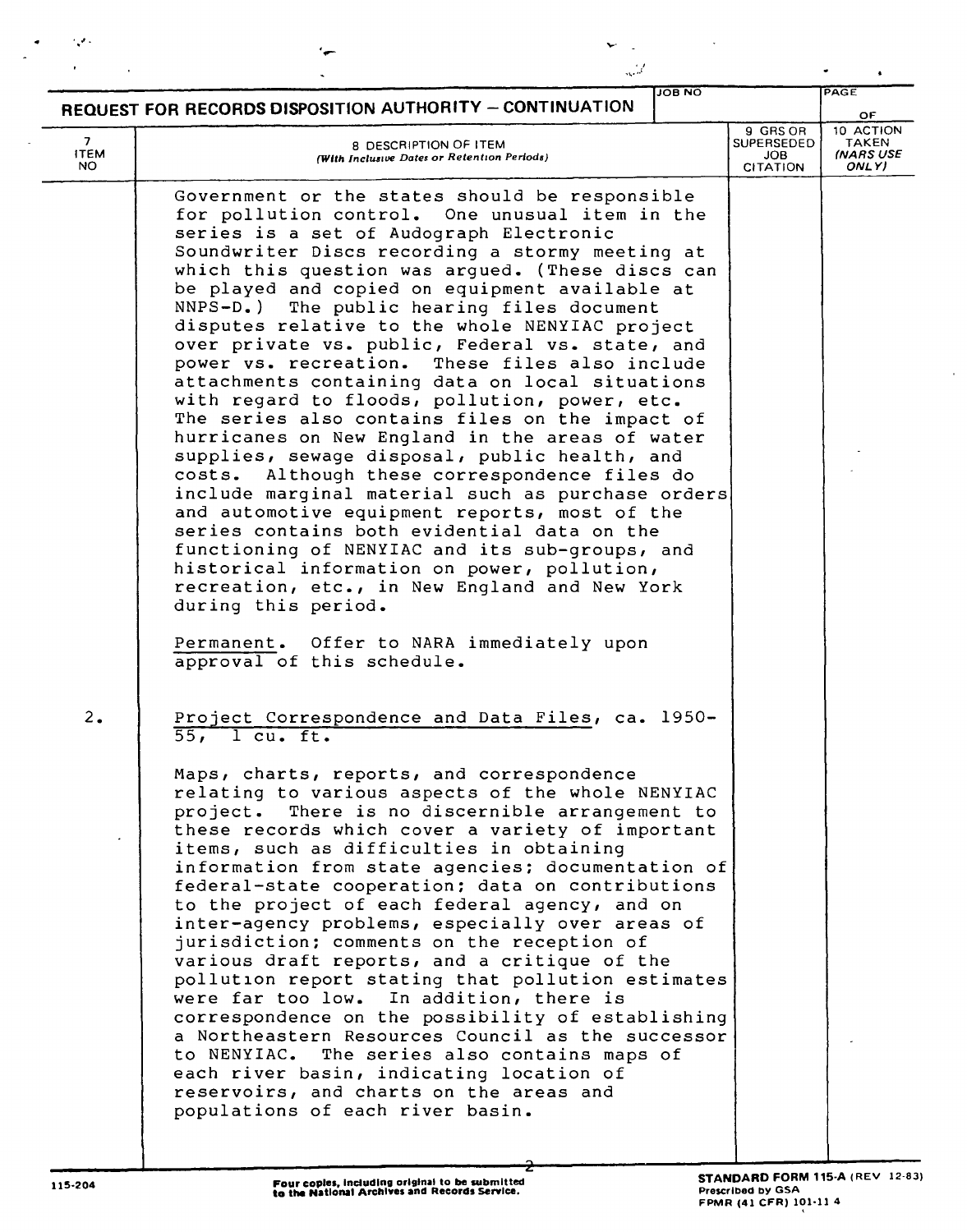|                         | $\leq$                                                                                                                                                                                                                                                                                                                                                                                                                                                                                                                                                                                                                                                                                                                                                                                                                                             | $\mathbf{x}_k$ $\mathbb{C}^{\prime}$ |                                                         |                                                |
|-------------------------|----------------------------------------------------------------------------------------------------------------------------------------------------------------------------------------------------------------------------------------------------------------------------------------------------------------------------------------------------------------------------------------------------------------------------------------------------------------------------------------------------------------------------------------------------------------------------------------------------------------------------------------------------------------------------------------------------------------------------------------------------------------------------------------------------------------------------------------------------|--------------------------------------|---------------------------------------------------------|------------------------------------------------|
|                         | REQUEST FOR RECORDS DISPOSITION AUTHORITY - CONTINUATION                                                                                                                                                                                                                                                                                                                                                                                                                                                                                                                                                                                                                                                                                                                                                                                           | <b>JOB NO.</b>                       |                                                         | PAGE                                           |
| 7<br><b>ITEM</b><br>NO. | 8 DESCRIPTION OF ITEM<br>(With Inclusive Dates or Retention Periods)                                                                                                                                                                                                                                                                                                                                                                                                                                                                                                                                                                                                                                                                                                                                                                               |                                      | 9 GRS OR<br>SUPERSEDED<br><b>JOB</b><br><b>CITATION</b> | OF<br>10 ACTION<br>TAKEN<br>(NARS USE<br>ONLY) |
|                         | Permanent. Offer to NARA immediately upon<br>approval of this schedule.                                                                                                                                                                                                                                                                                                                                                                                                                                                                                                                                                                                                                                                                                                                                                                            |                                      |                                                         |                                                |
| 3.                      | River Basin Data Files, ca. 1950-55, 2 cu.ft.<br>Files, arranged alphabetically by river basin or<br>coastal region, containing data pertaining to the<br>water quality of each river or coastal region.<br>The data was compiled by the Public Health<br>Service for NENYIAC and includes water analysis<br>information collected in the 1940's by state<br>sanitation agencies and NENYIAC's predecessor<br>River Basins commission.<br>The bulk of the<br>material consists of water analysis records<br>measuring the temperature, oxygen, carbon<br>dioxide, pH, current, alkilinity, and turbidity<br>of each river, and describing any suspended<br>material; the data was collected at numerous<br>stations along each river. Some files include,<br>variously, data on nearby industrial activity<br>which was correlated with pollution; |                                      |                                                         |                                                |
|                         | documentation on amounts of various types of<br>waste discharged into the river; surveys of towns<br>showing population, industries, and sewage; data<br>on effects of pollution on fish and shellfish;<br>and information on sewer systems and waste<br>treatment. Of special interest to the region are<br>files on the pollution of Boston Harbor, and<br>pollution control data for greater Boston. The<br>series contains statistics on manufacturing<br>related to water use and minutes of meetings of<br>water supply and pollution control groups<br>relating to reservoirs and groundwater<br>conditions. Also included is correspondence<br>documenting how these groups functioned, and<br>concerning problems in federal-state relations,<br>especially in New Hampshire, and methods of<br>sewage treatment.                         |                                      |                                                         |                                                |
|                         | Permanent. Offer to NARA immediately upon<br>approval of this schedule.                                                                                                                                                                                                                                                                                                                                                                                                                                                                                                                                                                                                                                                                                                                                                                            |                                      |                                                         |                                                |
| 4.                      | NENYIAC Interim Reports, ca. 1952-54, 1.5 cu.ft.<br>The interim reports were prepared by the various<br>study and report groups in printed form to be<br>sent out for comment, reviewed, and edited for                                                                                                                                                                                                                                                                                                                                                                                                                                                                                                                                                                                                                                            |                                      |                                                         |                                                |

 $\hat{\mathbf{v}}$ 

 $\ddot{\phantom{0}}$ 

 $\overline{\phantom{a}}$ 

 $\frac{1}{\sqrt{2}}$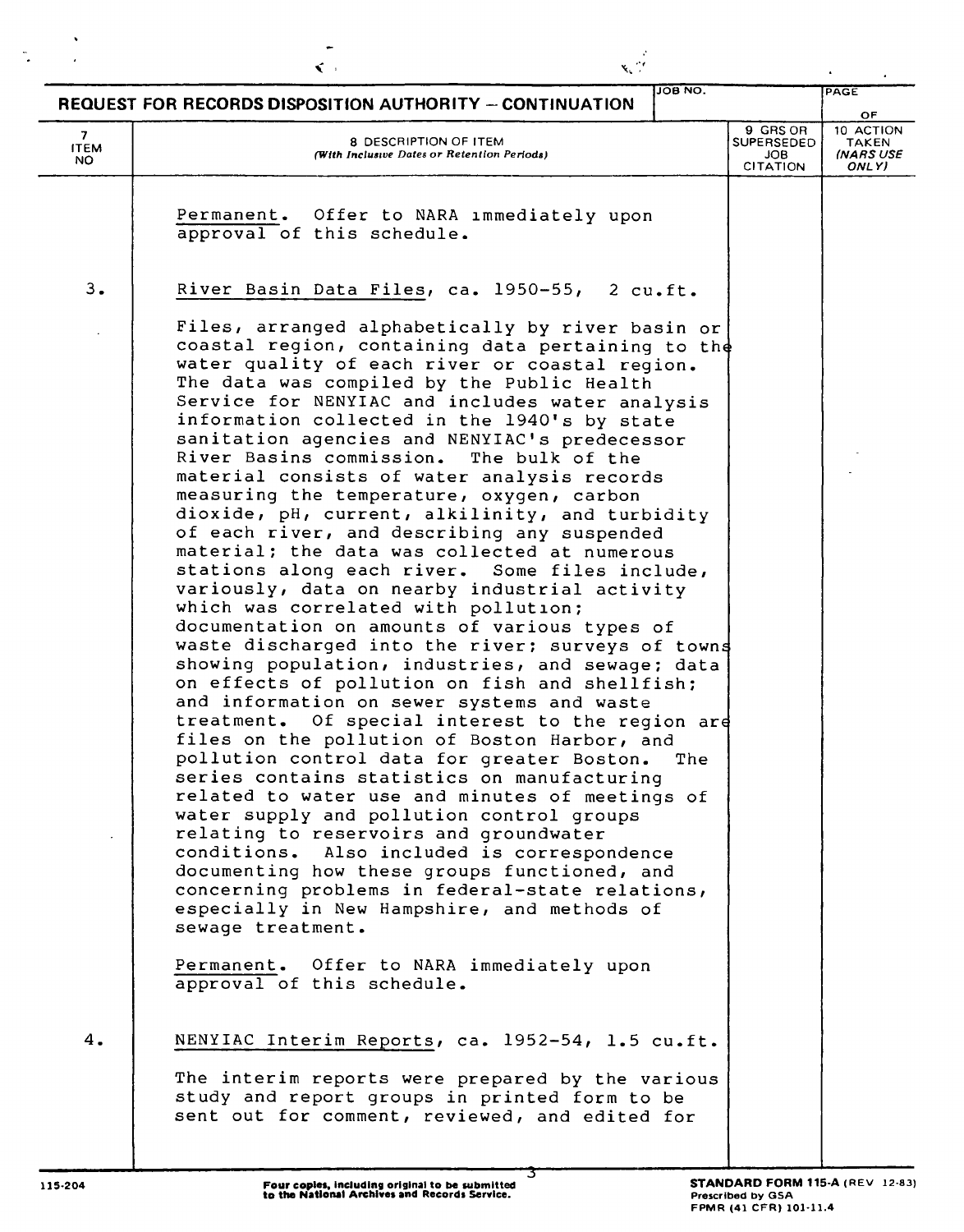|                                   | <b>REQUEST FOR RECORDS DISPOSITION AUTHORITY - CONTINUATION</b>                                                                                                                                                                                                                                                                                                                                                                                                                                                                                                                                                                                                                                                                                                                                                                                                                                                                                                                                                                                                                                                                                                       | <b>JOB NO.</b> |                                                                | PAGE                                           |
|-----------------------------------|-----------------------------------------------------------------------------------------------------------------------------------------------------------------------------------------------------------------------------------------------------------------------------------------------------------------------------------------------------------------------------------------------------------------------------------------------------------------------------------------------------------------------------------------------------------------------------------------------------------------------------------------------------------------------------------------------------------------------------------------------------------------------------------------------------------------------------------------------------------------------------------------------------------------------------------------------------------------------------------------------------------------------------------------------------------------------------------------------------------------------------------------------------------------------|----------------|----------------------------------------------------------------|------------------------------------------------|
| $7^{\circ}$<br><b>ITEM</b><br>NO. | <b>8 DESCRIPTION OF ITEM</b><br>(With Inclusive Dates or Retention Periods)                                                                                                                                                                                                                                                                                                                                                                                                                                                                                                                                                                                                                                                                                                                                                                                                                                                                                                                                                                                                                                                                                           |                | 9 GRS OR<br><b>SUPERSEDED</b><br><b>JOB</b><br><b>CITATION</b> | OF<br>10 ACTION<br>TAKEN<br>(NARS USE<br>ONLY) |
|                                   | the final report. They all had blue covers and<br>were referred to as the Blue Books.<br>This<br>particular set of interim reports was created by<br>the pollution control study and report group and<br>a separate one was created for each river basin<br>The Blue Books contain a great<br>and coastal area.<br>deal of information that was not included in the<br>final report; some of this information consists<br>of alternative and/or dissenting views, which may<br>be important sources of data. A comparison of<br>the Blue and Gold Books (final reports) would<br>illustrate the functioning of NENYIAC and the<br>framework through which the final report was<br>prepared.<br>Permanent. Offer to NARA immediately upon<br>approval of this schedule.                                                                                                                                                                                                                                                                                                                                                                                                |                |                                                                |                                                |
| 5.                                | NENYIAC Final Report, ca. 1954-55, 5 cu. ft.<br>The culmination of the NENYIAC effort, the final<br>report consists of 46 printed volumes in gold-<br>colored covers, which were referred to as the<br>The report contains introductory<br>Gold Books.<br>volumes, with the remaining material arranged by<br>river basin, and thereunder by topic (based on<br>the study and report groups). The report does<br>not contain conflicting views or alternative<br>plans, and so it does not provide a complete<br>documentation of all the findings of the various<br>groups within NENYIAC. This set of Gold Books<br>appears to have been the one belonging to the<br>Public Health Serice. It is not the record copy<br>which should be in the possession of the Corps of<br>Engineers. Nonetheless, it would be an important<br>addition to the holdings of the Regional<br>Archives, and an excellent source for<br>The set should be considered<br>researchers.<br>archival unless the record copy is retired here,<br>at which time this set could be disposed of as a<br>duplicate.<br>Permanent. Offer to NARA immediately upon<br>approval of this schedule. |                |                                                                |                                                |
| 6.                                | Pollution Control Study Files, ca. 1950-55, 10<br>$cu$ .ft.                                                                                                                                                                                                                                                                                                                                                                                                                                                                                                                                                                                                                                                                                                                                                                                                                                                                                                                                                                                                                                                                                                           |                |                                                                |                                                |
|                                   |                                                                                                                                                                                                                                                                                                                                                                                                                                                                                                                                                                                                                                                                                                                                                                                                                                                                                                                                                                                                                                                                                                                                                                       |                |                                                                |                                                |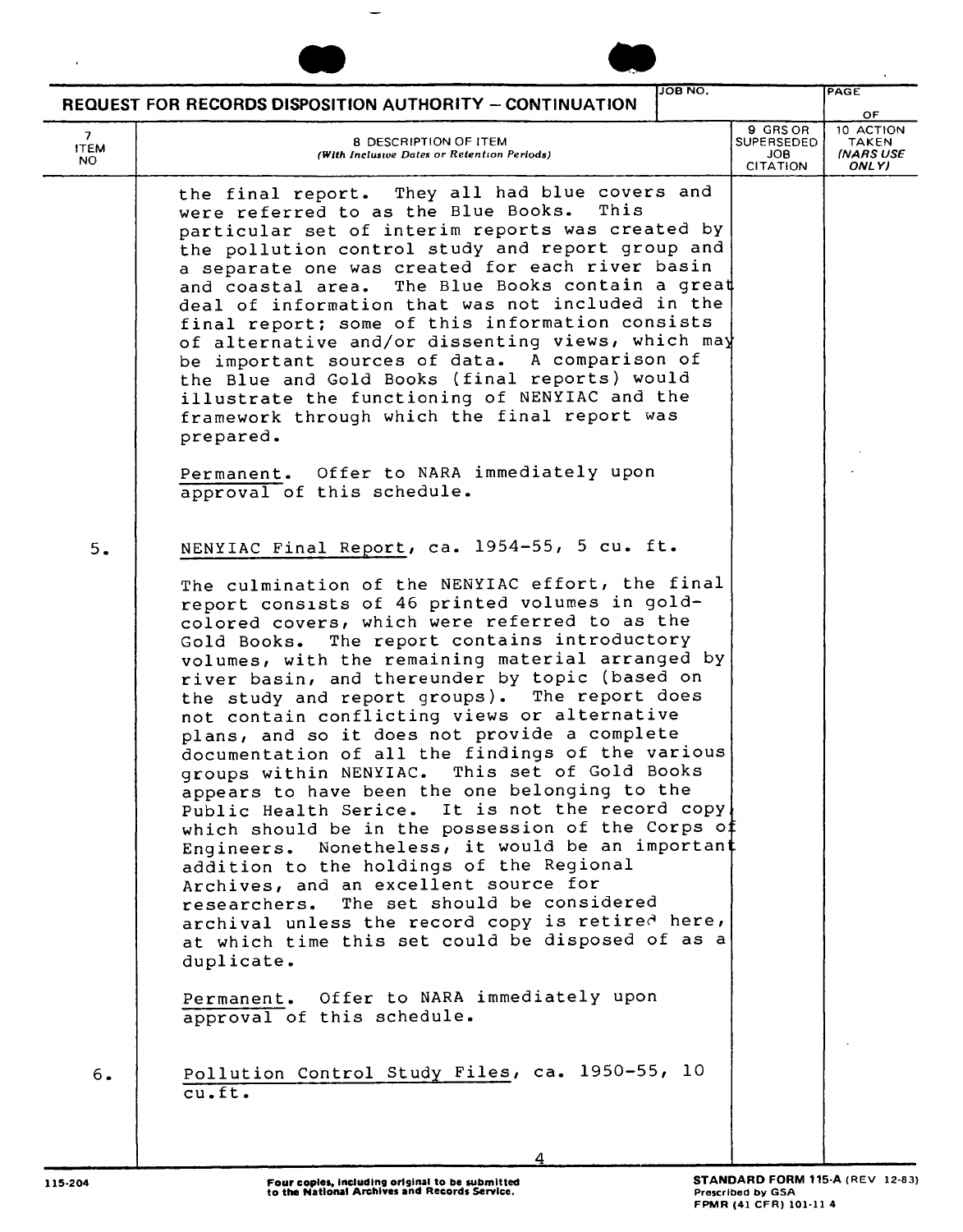|                         | <b>REQUEST FOR RECORDS DISPOSITION AUTHORITY - CONTINUATION</b>                                                                                                                                                                                                                                                                                                                                                                                                                                                                                                                                                                                                                                                                                                                                                                                                                                                                                                                                                                                                                                                                                                                                       | <b>JOB NO</b>                                                  | PAGE<br>OF                                      |
|-------------------------|-------------------------------------------------------------------------------------------------------------------------------------------------------------------------------------------------------------------------------------------------------------------------------------------------------------------------------------------------------------------------------------------------------------------------------------------------------------------------------------------------------------------------------------------------------------------------------------------------------------------------------------------------------------------------------------------------------------------------------------------------------------------------------------------------------------------------------------------------------------------------------------------------------------------------------------------------------------------------------------------------------------------------------------------------------------------------------------------------------------------------------------------------------------------------------------------------------|----------------------------------------------------------------|-------------------------------------------------|
| 7<br><b>ITEM</b><br>NO. | <b>8 DESCRIPTION OF ITEM</b><br>(With Inclusive Dates or Retention Periods)                                                                                                                                                                                                                                                                                                                                                                                                                                                                                                                                                                                                                                                                                                                                                                                                                                                                                                                                                                                                                                                                                                                           | 9 GRS OR<br><b>SUPERSEDED</b><br><b>JOB</b><br><b>CITATION</b> | 10 ACTION<br><b>TAKEN</b><br>INARS USE<br>ONLY) |
|                         | Questionnaires, reports, charts, maps, and other<br>correspondence relating to the sources of<br>pollution and to water usage in each of the river<br>basins and coastal areas under cosideration.<br>records are generally arranged by river basin,<br>and thereunder by state and town.<br>The series<br>consists mainly of industrial water supply<br>inventory questionnaires sent to each industrial<br>plant and municipality in a given river basin,<br>containing data on sources and amounts of<br>and<br>water used, and types of treatment facilities.<br>in addition, there are computations on water use<br>in agriculture, on ground water and watershed,<br>and on water conditions.<br>Intermixed in the<br>records are some Blue Book reports on water<br>supply, and drafts of reports on water<br>pollution, with background data consisting of<br>charts listing manufacturers and the types and<br>amounts of pollution produced by each.<br>The<br>series also contains maps showing present<br>pollution, future pollution based on various<br>alternate plans, and the costs of these plans.<br>All records except industrial water supply<br>a.<br>inventory questionnaires. | The                                                            |                                                 |
|                         | Permanent. Offer to NARA immediately upon<br>approval of this schedule.<br>Water supply inventory questionnaires.<br>b.<br>Destroy immediately upon approval of this<br>schedule.                                                                                                                                                                                                                                                                                                                                                                                                                                                                                                                                                                                                                                                                                                                                                                                                                                                                                                                                                                                                                     |                                                                |                                                 |
| 7.                      | NENYIAC Reading Files, ca. 1949-54, l cu.ft.<br>Chronologically arranged copies of NENYIAC's<br>outgoing correspondence. These are merely extra<br>copies of letters filed elsewhere in the<br>collection, generally by subject. Hence, there<br>is no need to retain these records.<br>Destroy immediately upon approval of this                                                                                                                                                                                                                                                                                                                                                                                                                                                                                                                                                                                                                                                                                                                                                                                                                                                                     |                                                                |                                                 |
|                         | schedule.                                                                                                                                                                                                                                                                                                                                                                                                                                                                                                                                                                                                                                                                                                                                                                                                                                                                                                                                                                                                                                                                                                                                                                                             |                                                                |                                                 |

 $\sim$ 

 $\label{eq:2} \frac{1}{\sqrt{2}}\left(\frac{1}{\sqrt{2}}\right)^{1/2}$